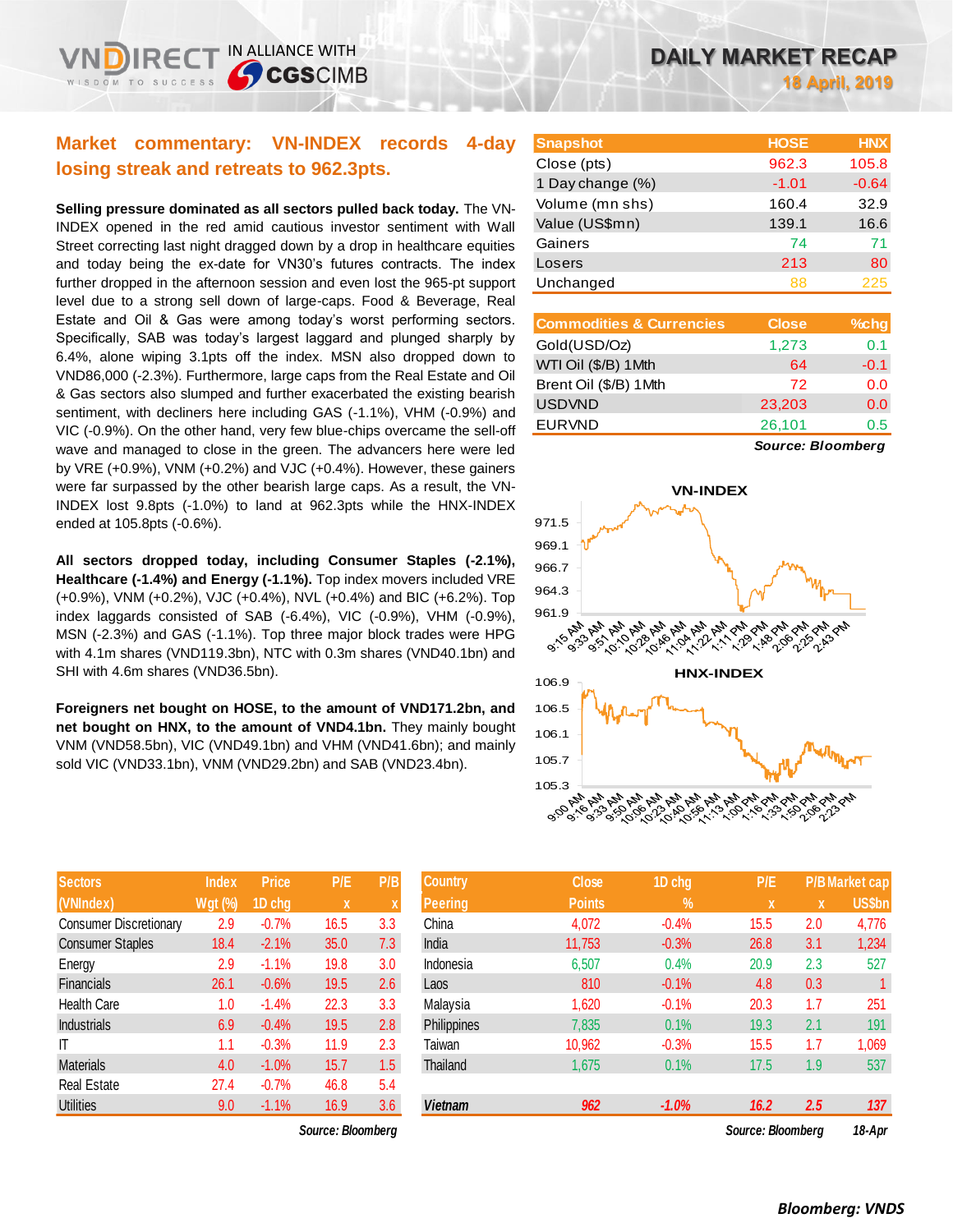#### **Market News**

**Oil is headed for its first weekly drop since early March as uncertainty over the future of global producer curbs, Iranian exports and U.S. inventories kept investors on edge.** New York futures traded below US\$64 a barrel, holding a 0.5% loss from the previous session. While government data Wednesday showed U.S. inventories slid last week, the drop was less than half what an industry report indicated. Meanwhile, as speculation swirls over whether OPEC+ will extend output cuts, Asian buyers of sanctioned Iranian oil are said to be putting purchases on hold as they await a White House decision on waivers. While oil has advanced over 40% this year on the back of the OPEC+ coalition's supply curbs, the rally's run out of steam in the past couple of weeks. May could be a pivotal month for the market as the U.S. decides on whether to extend waivers allowing some countries to keep buying Iranian crude, while a meeting of the OPEC+ in Saudi Arabia may provide clues on future production levels. *(Bloomberg--edited)*

**Petrol prices continue to rise.** The retail prices of petrol and oil continued to increase significantly in the latest review of the Ministries of Industry and Trade and Finance at 3pm on Wednesday. The retail price of bio-fuel E5 RON 92 has been raised by VND1,115 to VND19,703 (US\$0.85) per litre, and that of RON95, no more than VND21,235 (US\$0.91), up VND1,484. The prices of diesel and kerosene went up by VND297 and VND291 to VND17,384 and VND16,262 per litre, respectively. The price of mazut was capped at VND15,617 per kilogram, up VND1,127. In April alone, petrol retail prices were increased by VND3,000 per litre, after two continuous hikes. The two ministries said they review fuel prices every 15 days to keep domestic prices up to date with the global market. In the past fortnight, global petrol prices have been on the rise at US\$77.89 a barrel of petrol RON92, up 4% from the previous adjustment. The price of RON95 was 4.4% higher, to US\$79.80 a barrel. In addition, the two ministries said they have used the petrol price stabilisation fund this year to stabilise retail prices despite rises in the world market. Nonetheless, the rise in global petrol prices was the reason they decided to increase retail prices while reducing the use of the fund. Accordingly, the use of stabilisation fund for petrol E5 was VND1,456 per litre, reducing by VND586 per litre from the previous adjustment while that of RON 95 was VND743 per litre, reducing by VND561 per litre. The balance of Petrolimex's price stabilisation fund as of Wednesday was negative VND240bn, Petrolimex said on its website. This has been the third increase of petrol retail prices so far this year. In the previous adjustment, the retail price of bio-fuel E5 RON 92 was raised to VND18,588 per litre, up VND1,377, and that of RON 95, no more than VND20,033, up VND1,484. *(Vietnamnews--edited)*

## **Notable Corporate Events**

**Military Commercial Joint Stock Company (MBB VN) – private placement:** MBB has announced plans to seek shareholders' approval for an offering of 258.4m shares, or a 10% stake, to domestic and foreign investors in 2H19. Specifically, for this offering, over 47m total issued shares are treasury shares, 169m shares are eligible for 2018 dividends planned for pay-out in 2Q19 or 3Q19 and the other 43.2m shares are intended to be sold for employees at VND10,000/share in 2Q19 or 3Q19. *(Bloomberg--edited)*

*<to be continued>*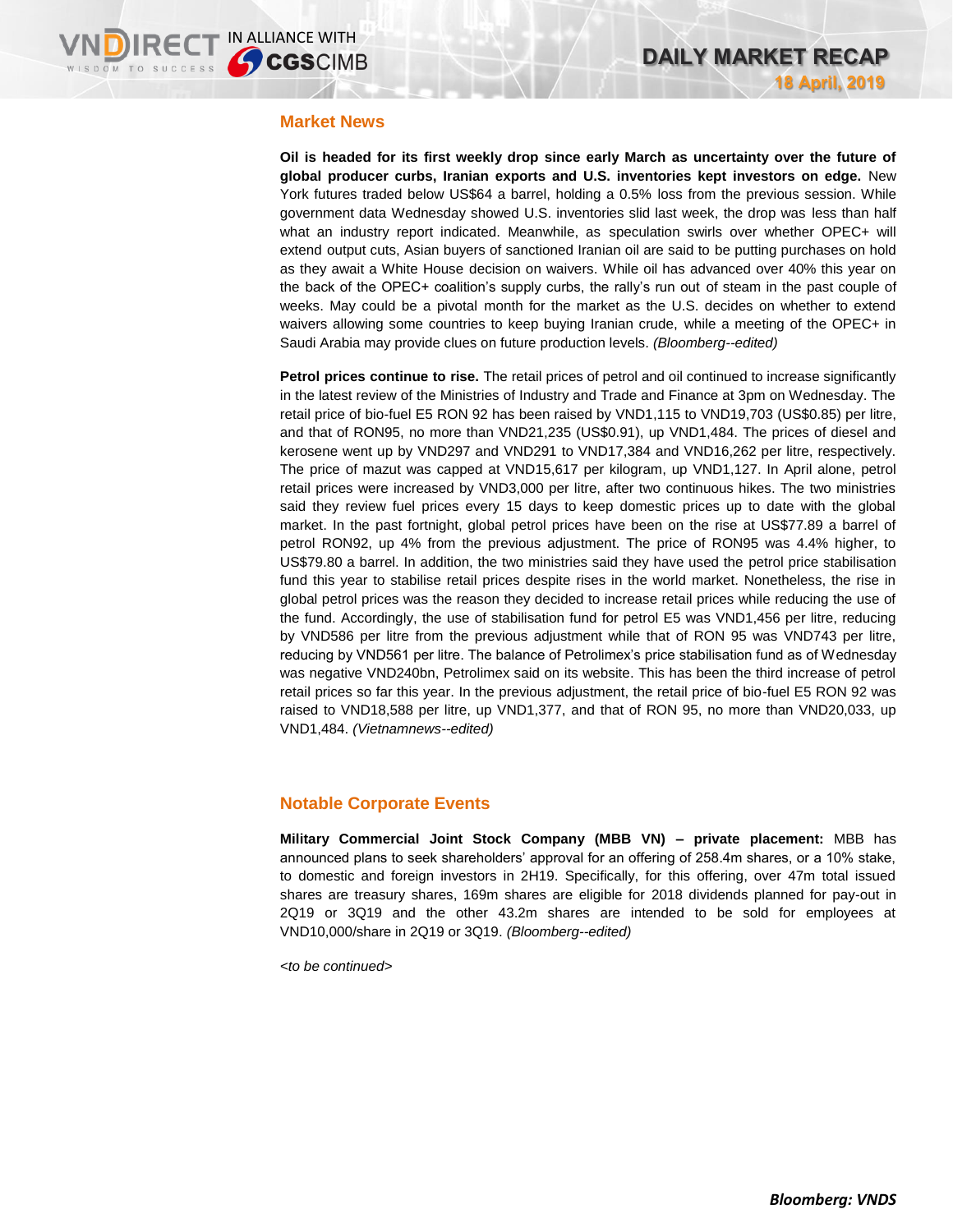

## **COVERAGE SUMMARY**

VND

| Ticker          | <b>Close</b><br>price | <b>Adjusted</b><br>target price | <b>Upside</b> | <b>Recom-endation</b> | <b>Investment thesis summary/Update</b>                                                                                                                                                                                                                                                                                                                                                                                                                                                                                          | Latest<br>report |
|-----------------|-----------------------|---------------------------------|---------------|-----------------------|----------------------------------------------------------------------------------------------------------------------------------------------------------------------------------------------------------------------------------------------------------------------------------------------------------------------------------------------------------------------------------------------------------------------------------------------------------------------------------------------------------------------------------|------------------|
| PC <sub>1</sub> | 23,550                | 28,400                          | 20.6%         | <b>ADD</b>            | 1. Robust backlog in 2019F. According to the company, the total backlog of the<br>grid erection and installation segment is estimated at VND2,829bn at the<br>beginning of 2019<br>2. Promising outlook for hydropower segment. Investments in hydropower have<br>gradually helped improved PC1's earnings quality thanks to high margins and<br>recurring, stable revenues.                                                                                                                                                     | Link             |
| <b>LPB</b>      | 8,700                 | 12,200                          | 40.2%         | ADD                   | 1. LPB has embarked on an extensive branch network expansion initiative that is<br>unmatched by other banks.<br>2. Potential for a boost in fee income from bancassurance.<br>3. LPB is considering migrating to HOSE. A listing on HOSE will increase liquidity<br>for LPB<br>4. High dividend yield on a low valuation.                                                                                                                                                                                                        | <b>Link</b>      |
| <b>NLG</b>      | 28,400                | 37,700                          | 32.7%         | <b>ADD</b>            | 1. Project delay has led to haircut of our FY18F presales estimate.<br>2. Project licenses bode well for FY19F launches.<br>3. New land parcel acquired in Dec to support long term growth.                                                                                                                                                                                                                                                                                                                                      | <b>Link</b>      |
| <b>ACV</b>      | 82,800                | 105,000                         | 26.8%         | <b>ADD</b>            | 1. ACV is a robust long-term bet on the aviation growth story than even a basket<br>of domestic airline stocks.<br>2. MOT's divestment of ACV stake to be a significant catalyst.<br>3. High return on capital and superior growth prospects justify valuation premium.                                                                                                                                                                                                                                                          | Link             |
| <b>DPM</b>      | 17,550                | 23,400                          | 33.3%         | ADD                   | 1. Core urea business could face near-term margin pressure due to the expected<br>increases in gas input prices, which will outweigh ASP recovery, in our view.<br>2. NH3-NPK project is the earnings growth driver over the next few years,<br>contributing 1.4-2.6tr annually to revenue starting from 2018F. However high<br>interest expense and D&A burden could result in annual losses in 2019-20F.<br>3. Pending VAT policy change in Vietnam is expected to boost DPM's gross<br>margin by 2-3% pts from 2019F onwards. | <b>Link</b>      |
| QNS             | 41,900                | 53,200                          | 27.0%         | <b>ADD</b>            | 1. QNS is the leading branded soymilk player in Vietnam and a major sugar<br>producer.<br>2. The company commanded 82% market share of the packaged soymilk market<br>and accounted for around 10% of total nationwide sugar supply in 2017.                                                                                                                                                                                                                                                                                     | Link             |
| <b>LTG</b>      | 25,000                | 38,300                          | 53.2%         | <b>ADD</b>            | 1. Market leader in the CPC segment with 21% market share (vs. second largest<br>player VFG with 8.3% market share). LTG could easily maintain the market<br>leadership in the segment thanks to (1) extensive distribution network, and (2)<br>established long-term relationships with suppliers.<br>2. Long-term strategy is to focus on the Agrifood segment with high potential in<br>export markets such as China, Philippines, Indonesia, etc.<br>3. LTG is trading far below its domestic peers.                         | <b>Link</b>      |
| <b>VCB</b>      | 67,900                | 73,800                          | 8.7%          | <b>HOLD</b>           | 1. Solid core earnings growth with earnings from divestment and bancassurance<br>deals creating uncaptured upside<br>2. Strongly positioned to penetrate the retail banking segment.<br>3. Well-regarded bank with best-in-class asset quality and strong deposit<br>franchise.<br>4. Successful private placement enhanced capital buffers.                                                                                                                                                                                     | Link             |
| MBB             | 21,550                | 31,100                          | 44.3%         | ADD                   | 1. Solid earnings on improving NIM and strong fee income growth with huge room<br>to continue to boost asset yields.<br>2. Continued shift towards retail lending supports NIM expansion.<br>3. Dynamic strategy to boost fee income.<br>4. Prudent risk management evinced by a clean balance sheet                                                                                                                                                                                                                             | Link             |
| <b>VPB</b>      | 19,300                | 26,100                          | 35.2%         | ADD                   | 1. The leading market player in consumer finance with high returns on capital.<br>2. Stricter credit controls hampered earnings growth in FY18.<br>3. More digitalisation initiatives to grow fee income and cut costs. VPB has<br>launched a new digital platform in SME banking, retail banking and consumer<br>finance.                                                                                                                                                                                                       | <b>Link</b>      |
| <b>TCM</b>      | 29,400                | 32,300                          | 9.9%          | <b>HOLD</b>           | 1. The only vertically-integrated textile manufacturer in Vietnam.<br>2. Sears's bankruptcy will dent FY18 and FY19F earnings.<br>3. EVFTA is expected to confer a competitive advantage to TCM due to "Fabric"<br>forward Rules of Origin"                                                                                                                                                                                                                                                                                      | <b>Link</b>      |
| <b>HPG</b>      | 31,300                | 33,800                          | 8.0%          | <b>HOLD</b>           | 1. We believe HPG will further consolidate its domestic market share.<br>2. Higher sales volume but lower ASP<br>3. Slight delay and capex overruns on the second phase of Dung Quat Steel<br>Complex project.                                                                                                                                                                                                                                                                                                                   | <b>Link</b>      |
| <b>PVT</b>      | 16,250                | 21,000                          | 29.2%         | <b>ADD</b>            | 1. A beneficiary of secular oil and gas demand growth in Vietnam with stable cash<br>flow and a robust business model.<br>2. PVT boasts a stable business model with assured annual transportation<br>volumes and long-term charter rates.<br>3. We see the ongoing fleet rejuvenation benefitting PVT's long-term prospects.                                                                                                                                                                                                    | <b>Link</b>      |
| <b>STK</b>      | 22,950                | 23,000                          | 0.2%          | <b>HOLD</b>           | 1. Second-largest synthetic fiber manufacturer in Vietnam.<br>2. STK is a direct beneficiary of CPTPP and the US-China trade war.<br>3. Trang Bang 5 (TB5) project's commercial operations will start in 1Q19F.                                                                                                                                                                                                                                                                                                                  | <b>Link</b>      |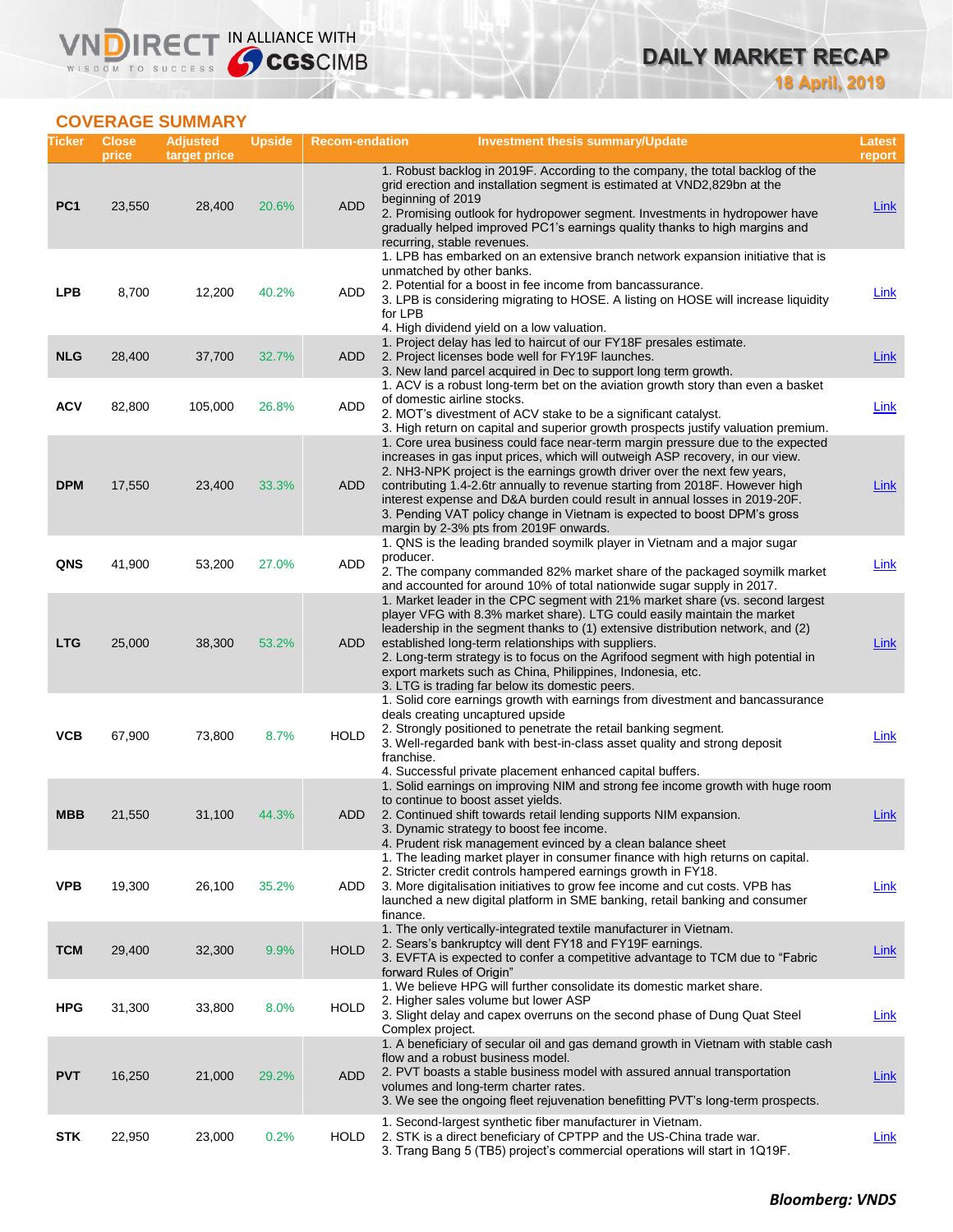# **DAILY MARKET RECAP**

**18 April, 2019**

| Ticker     | <b>Close</b><br>price | <b>Adjusted</b><br>target price | <b>Upside</b> | <b>Recom-endation</b> | <b>Investment thesis summary/Update</b>                                                                                                                                                                                                                                                                                                                                                                                                                                                                                                                                     | Latest<br>report |
|------------|-----------------------|---------------------------------|---------------|-----------------------|-----------------------------------------------------------------------------------------------------------------------------------------------------------------------------------------------------------------------------------------------------------------------------------------------------------------------------------------------------------------------------------------------------------------------------------------------------------------------------------------------------------------------------------------------------------------------------|------------------|
| IDI        | 8,680                 | 23,800                          | 174.2%        | <b>ADD</b>            | 1. IDI has gradually risen to become one of the most promising Vietnamese<br>pangasius exporters. The firm has endured multiple downturns in the industry,<br>demonstrating its resilience and good management quality. The share price,<br>however, is volatile.<br>2. We expect that pangasius exports will grow strongly in 2018.<br>3. Fish feed segment and fishmeal/fish fat segment will see strong growth in 2018<br>4. IDI will continue to increase its capacity to support growth over the next 2-3<br>years.<br>5. High dividend yield and attractive valuation | Link             |
| AAA        | 17,800                | 25,300                          | 42.1%         | ADD                   | 1. AAA is the largest plastic packaging manufacturer and exporter in South East<br>Asia, with current production capacity of 8,000 tonnes/month.<br>2. AAA will be able to capture market share globally in countries such as Japan<br>and the U.S<br>3. AAA aims to expand its production and adopt effective cost controls.                                                                                                                                                                                                                                               | Link             |
| <b>PNJ</b> | 97,300                | 126,500                         | 30.0%         | ADD                   | 1. PNJ is leading the jewellery market in Vietnam with an estimated 30% market<br>share in the branded segment in 2018, per management.<br>2. Extensive store network and still expanding.<br>3. Sustained momentum at PNJ Gold and anticipated turnaround at PNJ Silver to<br>drive strong topline growth.                                                                                                                                                                                                                                                                 | <b>Link</b>      |
| <b>KDH</b> | 31,650                | 33,500                          | 5.8%          | HOLD                  | 1. KDH owns 500ha land bank in the inner city area of HCMC following its recent<br>merger with Binh Chanh Construction & Investment (BCI, Unlisted).<br>2. Its strategy to develop mid-range condos and gated townhouse communities<br>makes for a diversified range of products and lowers market risk.<br>3. We believe KDH's high quality housing developments have helped it to<br>establish its brand name among prospective buyers, driving strong sales<br>absorption.                                                                                               | Link             |
| <b>VGI</b> | 22,300                | 17,400                          | $-22.0%$      | <b>REDUCE</b>         | 1. VGI is the largest telco to be listed on Vietnam stock market and holds the<br>leading position in six out of nine countries under coverage.<br>2. VGI provides full telecom services including calls, texts, mobile data and fiber<br>optic internet broadband in nine countries across Africa, Latin America and<br>Southeast Asia.<br>3. Long term growth driver will be Mytel, VGI's new JV in Myanmar, given the<br>domestic backdrop of a relatively high smartphone adoption rate of 70% of total<br>mobile users                                                 | Link             |
| <b>DCM</b> | 8,700                 | 9,900                           | 13.8%         | <b>HOLD</b>           | 1. Parent company PVN guarantees 12% ROE for the company's urea operations<br>in FY15-18F, protecting DCM from adverse market movements.<br>2. Changes to Vietnam's VAT policy in 2018-19F could help expand DCM's gross<br>margin by 3-4% from 2019F onwards, in our view.<br>3. Uncertainty around 2019F input gas price policy, however, is a major risk that<br>could counter positive effects of VAT policy change.                                                                                                                                                    | Link             |
| <b>VTP</b> | 190,000               | 157,000                         | $-17.4%$      | <b>REDUCE</b>         | 1. High growth company in a fast-evolving industry.<br>2. VTP's market share gains can be attributed to advanced technology and strong<br>infrastructure.<br>3. VTP's core sales is expected to grow at a CAGR of 48.5% to 2020.<br>4. Healthy financial status with strong cash reserves and high ROE.                                                                                                                                                                                                                                                                     | <b>Link</b>      |
| ACB        | 29,700                | 39,800                          | 34.0%         | ADD                   | 1. Well-established retail brand name and customer base.<br>2. Large retail customer base enables a strong fee income franchise.<br>3. Legacy issues resolved, resulting in a healthy balance sheet.                                                                                                                                                                                                                                                                                                                                                                        | <b>Link</b>      |
| GAS        | 105,600               | 91,600                          | $-13.3%$      | <b>REDUCE</b>         | 1. Flat oil price outlook could weigh on sales growth<br>2. Depleting gas supply puts pressure on input costs<br>3. Demand and capacity expansion to partly offset rising costs                                                                                                                                                                                                                                                                                                                                                                                             | <b>Link</b>      |
| <b>PVS</b> | 22,300                | 25,000                          | 12.1%         | <b>HOLD</b>           | 1. A diversified oilfield services company with strong financial health<br>2. Key beneficiary of Vietnam's push for renewed dry gas reserves<br>3. Strong earnings growth expected in FY18-21F                                                                                                                                                                                                                                                                                                                                                                              | <b>Link</b>      |
| <b>PVD</b> | 18,800                | 20,000                          | 6.4%          | <b>HOLD</b>           | 1. PVD's rig fleet as young enough to benefit from anticipated global oilfield<br>services market upturn<br>2. We differ in expecting PVD's profitability to turn around in FY19-21F                                                                                                                                                                                                                                                                                                                                                                                        | <b>Link</b>      |
| <b>MSH</b> | 60,000                | 62,500                          | 4.2%          | <b>HOLD</b>           | 1. MSH leads position in apparel manufacturing industry, solidified by a strong<br>customer base of global premium fashion brands.<br>2. A change in product mix with larger contribution from high-margin FOB (Free on<br>Board) apparel production is expected to be the near-term growth driver.                                                                                                                                                                                                                                                                         | Link             |

**VNDIRECT IN ALLIANCE WITH**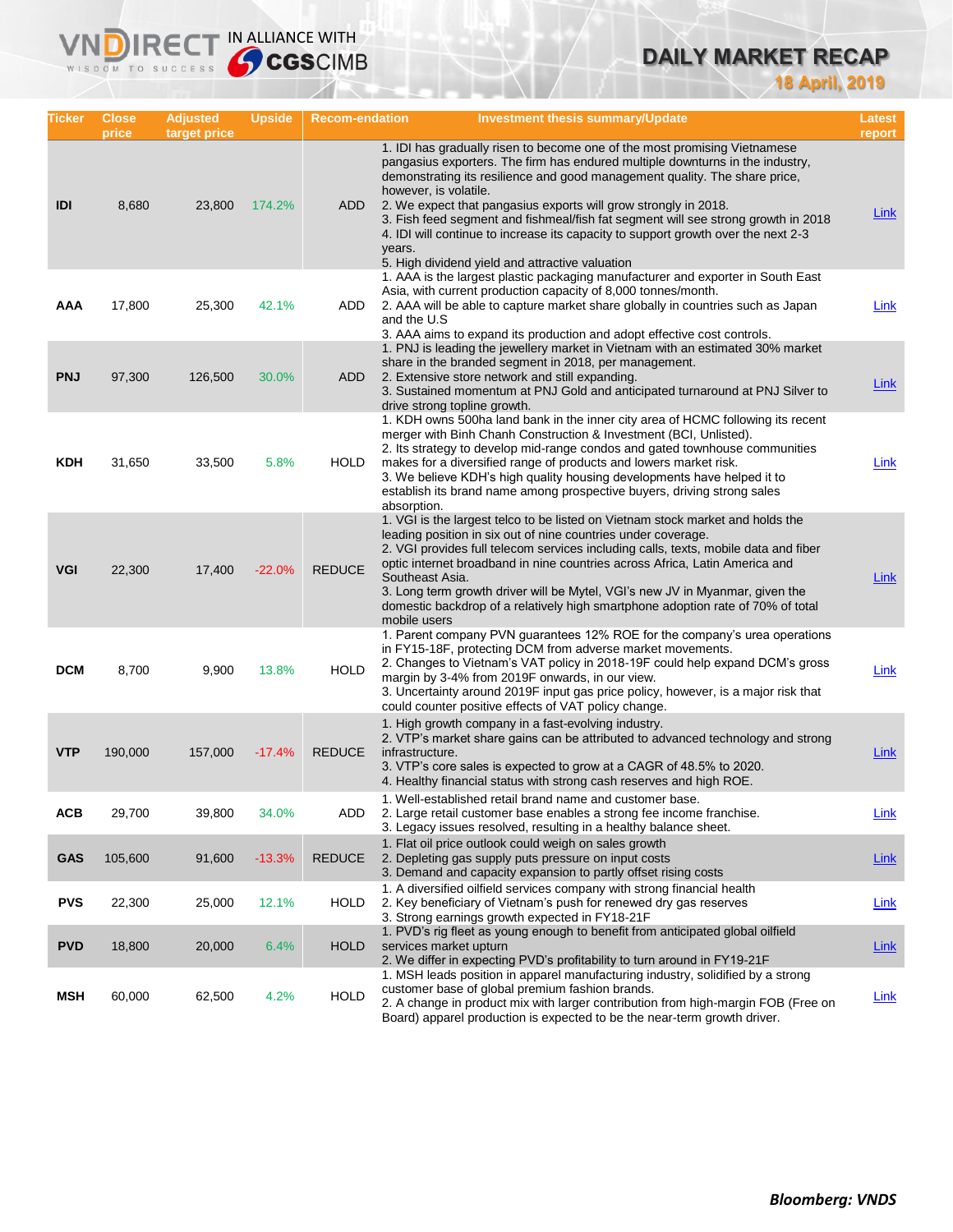## **MARKET MOVEMENTS**

WISDOM TO SUCCESS

n

| <b>HOSE</b>        |              |       |         |         |              | <b>HNX</b>    |              |       |         |         |            |
|--------------------|--------------|-------|---------|---------|--------------|---------------|--------------|-------|---------|---------|------------|
| <b>Top gainers</b> |              |       |         |         | <b>VND</b>   | Top gainers   |              |       |         |         | <b>VND</b> |
| <b>Ticker</b>      | Last         | Chg   | $%$ chq | Vol.    | <b>Index</b> | <b>Ticker</b> | Last         | Chg   | $%$ chg | Vol.    | Index      |
|                    | <b>Price</b> |       |         |         | impact       |               | <b>Price</b> |       |         |         | impact     |
| <b>SRC</b>         | 20,100       | 1,300 | 6.91    | 32,500  | 0.011        | BII           | 800          | 100   | 14.29   | 1.25MLN | 0.000      |
| <b>COM</b>         | 57,300       | 3,700 | 6.90    | 10      | 0.016        | <b>HKB</b>    | 800          | 100   | 14.29   | 278,900 | 0.000      |
| <b>UDC</b>         | 4,810        | 310   | 6.89    | 100.240 | 0.003        | <b>BED</b>    | 57,200       | 5,200 | 10.00   | 700     | 0.000      |
| <b>HTL</b>         | 19.400       | 1,250 | 6.89    | 70      | 0.005        | <b>MHL</b>    | 5,500        | 500   | 10.00   | 100     | 0.000      |
| <b>SSC</b>         | 68.400       | 4,400 | 6.88    | 9.450   | 0.020        | <b>PCE</b>    | 12.100       | 1.100 | 10.00   | 200     | 0.000      |

**IRECT IN ALLIANCE WITH** 

| <b>Top losers</b> |              |          |         |         | <b>VND</b>   |
|-------------------|--------------|----------|---------|---------|--------------|
| <b>Ticker</b>     | Last         | Cha      | %chq    | Vol.    | <b>Index</b> |
|                   | <b>Price</b> |          |         |         | impact       |
| HOT               | 32,550       | $-2,450$ | $-7.00$ | 120     | $-0.006$     |
| LAF               | 6,140        | $-460$   | $-6.97$ | 1,170   | $-0.002$     |
| <b>HAS</b>        | 8,830        | -660     | $-6.95$ | 600     | $-0.002$     |
| <b>DAT</b>        | 18,150       | $-1,350$ | $-6.92$ | 80      | $-0.018$     |
| SJS               | 19,500       | $-1,450$ | $-6.92$ | 345,550 | $-0.051$     |

|               | <b>Top index movers</b> |       |      |         |              |  |  |  |  |  |
|---------------|-------------------------|-------|------|---------|--------------|--|--|--|--|--|
| <b>Ticker</b> | Last                    | Cha   | %chq | Vol.    | <b>Index</b> |  |  |  |  |  |
|               | <b>Price</b>            |       |      |         | impact       |  |  |  |  |  |
| <b>VRE</b>    | 33,900                  | 300   | 0.89 | 1.83MLN | 0.213        |  |  |  |  |  |
| <b>VNM</b>    | 135,200                 | 200   | 0.15 | 601,240 | 0.106        |  |  |  |  |  |
| <b>VJC</b>    | 114,000                 | 500   | 0.44 | 995,140 | 0.082        |  |  |  |  |  |
| <b>NVL</b>    | 56,400                  | 200   | 0.36 | 438,370 | 0.057        |  |  |  |  |  |
| <b>BIC</b>    | 24,000                  | 1,400 | 6.19 | 7,330   | 0.050        |  |  |  |  |  |

|               | <b>VND</b><br><b>Top index laggers</b> |           |         |         |              |  |  |  |  |  |
|---------------|----------------------------------------|-----------|---------|---------|--------------|--|--|--|--|--|
| <b>Ticker</b> | Last                                   | Cha       | %chq    | Vol.    | <b>Index</b> |  |  |  |  |  |
|               | <b>Price</b>                           |           |         |         | impact       |  |  |  |  |  |
| <b>SAB</b>    | 231,000                                | $-15,800$ | $-6.40$ | 41,150  | $-3.086$     |  |  |  |  |  |
| <b>VIC</b>    | 109,000                                | $-1,000$  | $-0.91$ | 891,240 | $-0.972$     |  |  |  |  |  |
| VHM           | 89.000                                 | $-800$    | $-0.89$ | 609.680 | $-0.816$     |  |  |  |  |  |
| <b>MSN</b>    | 86,000                                 | $-2,000$  | $-2.27$ | 407,720 | $-0.709$     |  |  |  |  |  |
| <b>GAS</b>    | 105,600                                | $-1,200$  | $-1.12$ | 265,360 | $-0.700$     |  |  |  |  |  |

|               | <b>VND</b><br><b>Top liquidity</b> |          |         |         |              |  |  |  |  |  |  |
|---------------|------------------------------------|----------|---------|---------|--------------|--|--|--|--|--|--|
| <b>Ticker</b> | Last                               | Cha      | %chq    | Val.    | <b>Index</b> |  |  |  |  |  |  |
|               | <b>Price</b>                       |          |         | (VNDbn) | impact       |  |  |  |  |  |  |
| <b>ROS</b>    | 31,300                             | $-150$   | $-0.48$ | 312     | $-0.026$     |  |  |  |  |  |  |
| AAA           | 17,800                             | $-200$   | $-1.11$ | 122     | $-0.010$     |  |  |  |  |  |  |
| <b>VJC</b>    | 114,000                            | 500      | 0.44    | 114     | 0.082        |  |  |  |  |  |  |
| <b>VIC</b>    | 109,000                            | $-1,000$ | $-0.91$ | 97      | $-0.972$     |  |  |  |  |  |  |
| <b>MBB</b>    | 21,550                             | 50       | 0.23    | 85      | 0.033        |  |  |  |  |  |  |

| <b>HOSE</b>        |              |       |      |         |              | <b>HNX</b>         |              |       |         |         |              |
|--------------------|--------------|-------|------|---------|--------------|--------------------|--------------|-------|---------|---------|--------------|
| <b>Top gainers</b> |              |       |      |         | <b>VND</b>   | <b>Top gainers</b> |              |       |         |         | <b>VND</b>   |
| Ticker             | Last         | Chg   | %chq | Vol.    | <b>Index</b> | Ticker             | Last         | Chg   | $%$ chq | Vol.    | <b>Index</b> |
|                    | <b>Price</b> |       |      |         | impact       |                    | <b>Price</b> |       |         |         | impact       |
| SRC                | 20,100       | 1.300 | 6.91 | 32,500  | 0.011        | BII                | 800          | 100   | 14.29   | 1.25MLN | 0.000        |
| <b>COM</b>         | 57,300       | 3,700 | 6.90 | 10      | 0.016        | <b>HKB</b>         | 800          | 100   | 14.29   | 278,900 | 0.000        |
| UDC                | 4,810        | 310   | 6.89 | 100.240 | 0.003        | <b>BED</b>         | 57,200       | 5,200 | 10.00   | 700     | 0.000        |
| <b>HTL</b>         | 19,400       | 1,250 | 6.89 | 70      | 0.005        | <b>MHL</b>         | 5,500        | 500   | 10.00   | 100     | 0.000        |
| SSC                | 68,400       | 4,400 | 6.88 | 9,450   | 0.020        | <b>PCE</b>         | 12,100       | 1,100 | 10.00   | 200     | 0.000        |

| <b>Top losers</b> |                      |          |         |         | <b>VND</b>             | <b>Top losers</b> |                      |          |          |           | <b>VND</b>             |
|-------------------|----------------------|----------|---------|---------|------------------------|-------------------|----------------------|----------|----------|-----------|------------------------|
| <b>Ticker</b>     | Last<br><b>Price</b> | Chg      | $%$ chq | Vol.    | <b>Index</b><br>impact | Ticker            | Last<br><b>Price</b> | Chg      | $%$ chq  | Vol.      | <b>Index</b><br>impact |
| нот               | 32.550               | $-2.450$ | $-7.00$ | 120     | $-0.006$               | <b>PW</b>         | 500                  | $-100$   | $-16.67$ | 127.300   | 0.000                  |
| LAF               | 6,140                | $-460$   | $-6.97$ | 1,170   | $-0.002$               | <b>DCS</b>        | 600                  | $-100$   | $-14.29$ | 362,000   | 0.000                  |
| <b>HAS</b>        | 8.830                | $-660$   | $-6.95$ | 600     | $-0.002$               | <b>NHP</b>        | 700                  | $-100$   | $-12.50$ | $.41$ MLN | 0.000                  |
| <b>DAT</b>        | 18.150               | $-1,350$ | $-6.92$ | 80      | $-0.018$               | <b>PJC</b>        | 30,700               | $-3.400$ | $-9.97$  | 1.100     | 0.000                  |
| SJS               | 19,500               | $-1,450$ | $-6.92$ | 345,550 | $-0.051$               | <b>PSW</b>        | 9,100                | $-1,000$ | $-9.90$  | 100       | 0.000                  |

|            | Top index movers |                |      |               | <b>VND</b> | Top index movers |              |     |         |         |              |
|------------|------------------|----------------|------|---------------|------------|------------------|--------------|-----|---------|---------|--------------|
| Ticker     | Last             | $%$ chq<br>Chg |      | Vol.<br>Index |            | Ticker           | Last         | Chg | $%$ chq | Vol.    | <b>Index</b> |
|            | <b>Price</b>     |                |      |               | impact     |                  | <b>Price</b> |     |         |         | impact       |
| <b>VRE</b> | 33.900           | 300            | 0.89 | 1.83MLN       | 0.213      | DBC              | 22,400       | 700 | 3.23    | 23,600  | 0.042        |
| <b>VNM</b> | 135,200          | 200            | 0.15 | 601.240       | 0.106      | <b>VCG</b>       | 26,500       | 500 | 1.92    | 563.300 | 0.033        |
| VJC.       | 114.000          | 500            | 0.44 | 995.140       | 0.082      | <b>PVX</b>       | 1.300        | 100 | 8.33    | 510.000 | 0.020        |
| <b>NVL</b> | 56.400           | 200            | 0.36 | 438,370       | 0.057      | <b>VCS</b>       | 63,900       | 500 | 0.79    | 81.600  | 0.016        |
| <b>BIC</b> | 24,000           | 1,400          | 6.19 | 7,330         | 0.050      | <b>IVS</b>       | 10,900       | 700 | 6.86    | 500     | 0.013        |

| <b>Top index laggers</b> |                      |           |         |         | <b>VND</b> | <b>Top index laggers</b> |                      |          |         |         |              |
|--------------------------|----------------------|-----------|---------|---------|------------|--------------------------|----------------------|----------|---------|---------|--------------|
| Ticker                   | Last<br><b>Price</b> | Chg       | $%$ chq | Vol.    | Index      | Ticker                   | Last<br><b>Price</b> | Chg      | $%$ chq | Vol.    | <b>Index</b> |
|                          |                      |           |         |         | impact     |                          |                      |          |         |         | impact       |
| <b>SAB</b>               | 231.000              | $-15.800$ | $-6.40$ | 41.150  | $-3.086$   | <b>ACB</b>               | 29.700               | $-200$   | $-0.67$ | 1.02MLN | $-0.247$     |
| <b>VIC</b>               | 109,000              | $-1.000$  | $-0.91$ | 891.240 | $-0.972$   | <b>DGC</b>               | 35,900               | $-2.000$ | $-5.28$ | 214.100 | $-0.130$     |
| VHM                      | 89,000               | $-800$    | $-0.89$ | 609.680 | $-0.816$   | <b>PVS</b>               | 22,300               | $-500$   | $-2.19$ | 4.06MLN | $-0.120$     |
| <b>MSN</b>               | 86,000               | $-2.000$  | $-2.27$ | 407.720 | $-0.709$   | <b>VGC</b>               | 19,000               | $-500$   | $-2.56$ | 1.22MLN | $-0.102$     |
| GAS                      | 105.600              | $-1.200$  | $-1.12$ | 265.360 | $-0.700$   | <b>NDN</b>               | 12.200               | $-600$   | $-4.69$ | 971.600 | $-0.025$     |

| <b>Top liquidity</b> |              |          |         |         | <b>VND</b>   | <b>Top liquidity</b> |              |        |         |                   |              |  |
|----------------------|--------------|----------|---------|---------|--------------|----------------------|--------------|--------|---------|-------------------|--------------|--|
| Ticker               | Last         | Chg      | $%$ chq | Val.    | <b>Index</b> | Ticker               | Last         | Chg    | $%$ chq | Val.              | <b>Index</b> |  |
|                      | <b>Price</b> |          |         | (VNDbn) | impact       |                      | <b>Price</b> |        |         | (VNDbn)           | impact       |  |
| <b>ROS</b>           | 31,300       | $-150$   | $-0.48$ | 312     | $-0.026$     | <b>PVS</b>           | 22,300       | $-500$ | $-2.19$ | 91                | 0.000        |  |
| AAA                  | 17,800       | $-200$   | $-1.11$ | 122     | $-0.010$     | <b>ACB</b>           | 29,700       | $-200$ | $-0.67$ | 30                | 0.000        |  |
| VJC                  | 114.000      | 500      | 0.44    | 114     | 0.082        | TNG                  | 21,500       | $-500$ | $-2.27$ | 26                | 0.000        |  |
| <b>VIC</b>           | 109.000      | $-1,000$ | $-0.91$ | 97      | $-0.972$     | <b>VGC</b>           | 19,000       | $-500$ | $-2.56$ | 23                | 0.000        |  |
| <b>MBB</b>           | 21,550       | 50       | 0.23    | 85      | 0.033        | <b>SHB</b>           | 7,400        | 0      | 0.00    | 22                | 0.000        |  |
|                      |              |          |         |         |              |                      |              |        |         | Source: Bloomberg | 18 Apr       |  |

*18 Apr Source: Bloomberg*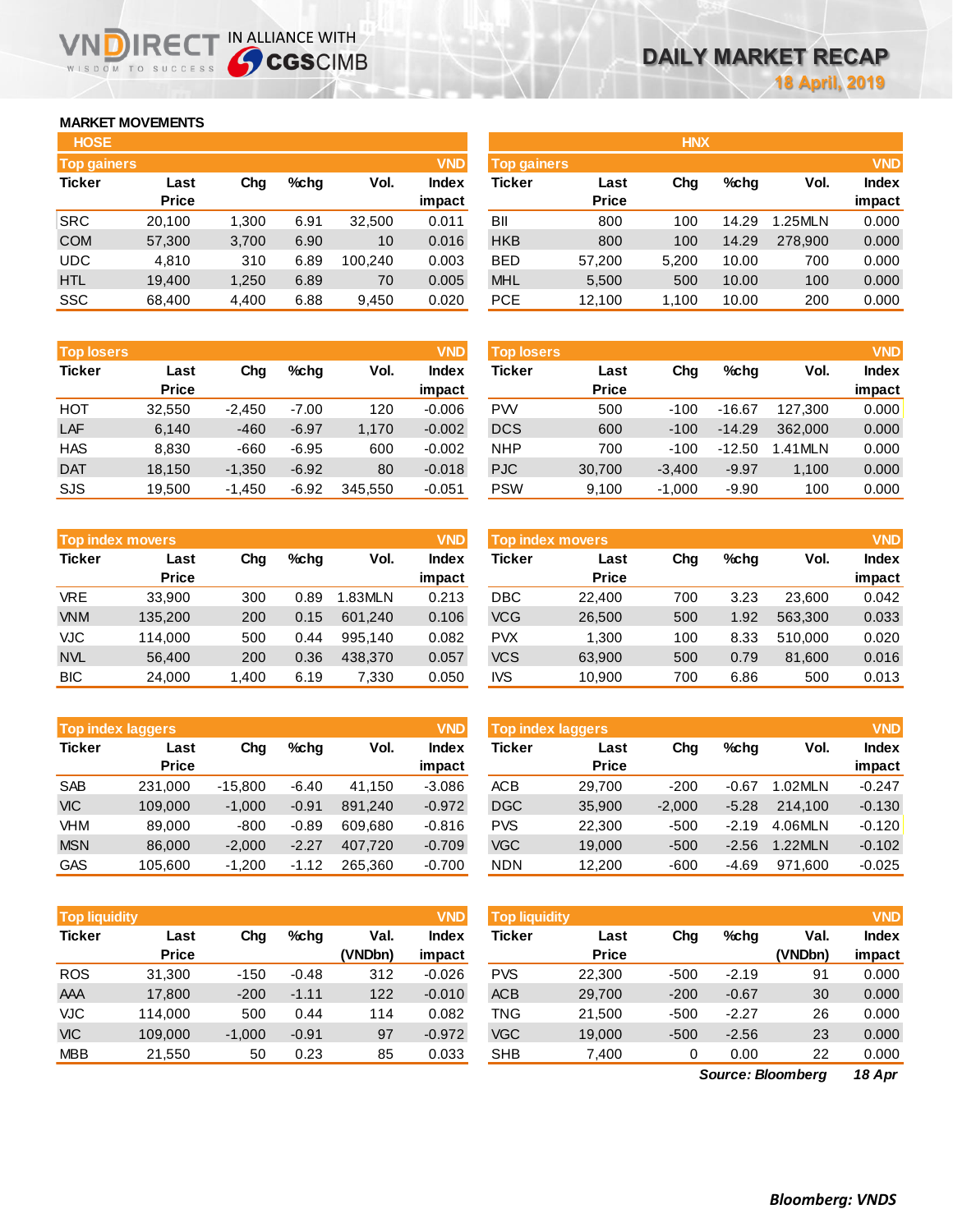## **FOREIGN ACTIVITIES**

WISDOM TO SUCCESS

| Volume (Mn'shs)       | <b>HOSE</b> | <b>HNX</b> | Value (VND'bn)        | <b>HOSE</b> | <b>HNX</b> |
|-----------------------|-------------|------------|-----------------------|-------------|------------|
| <b>BUY</b>            | 8.2         | 0.8        | <b>BUY</b>            | 394.9       | 6.8        |
| % of market           | $5.1\%$     | 2.3%       | % of market           | 12.6%       | 1.8%       |
| <b>SELL</b>           | 5.9         | 0.3        | <b>SELL</b>           | 223.7       | 2.7        |
| % of market           | 3.7%        | $1.0\%$    | % of market           | 7.1%        | 0.7%       |
| <b>NET BUY (SELL)</b> | 2.30        | 0.4        | <b>NET BUY (SELL)</b> | 171.2       | 4.1        |

*Source: HSX, HNX*



**Foreign net buy/sell (30 days) in VND'bn**

HOSE **HNX** 

| <b>YTD ACCUMULATION</b> |             |            |                       |             |                        |
|-------------------------|-------------|------------|-----------------------|-------------|------------------------|
| <b>Volume (MIn'shs)</b> | <b>HOSE</b> | <b>HNX</b> | Value (VND'bn)        | <b>HOSE</b> | <b>HNX</b>             |
| <b>BUY</b>              | 1,199.0     | 102.3      | <b>BUY</b>            | 50,975.4    | 1,850.3                |
| % of market             | 9.6%        | 3.8%       | % of market           | 19.0%       | 1.1%                   |
| <b>SELL</b>             | 1,125.4     | 108.3      | <b>SELL</b>           | 46,707.3    | 1,844.2                |
| % of market             | $9.0\%$     | 4.0%       | % of market           | 17.4%       | 1.1%                   |
| <b>NET BUY (SELL)</b>   | 73.6        | (6.0)      | <b>NET BUY (SELL)</b> | 4,268       | 6.1<br>Course HOV HAIV |

*Source: HSX, HNX*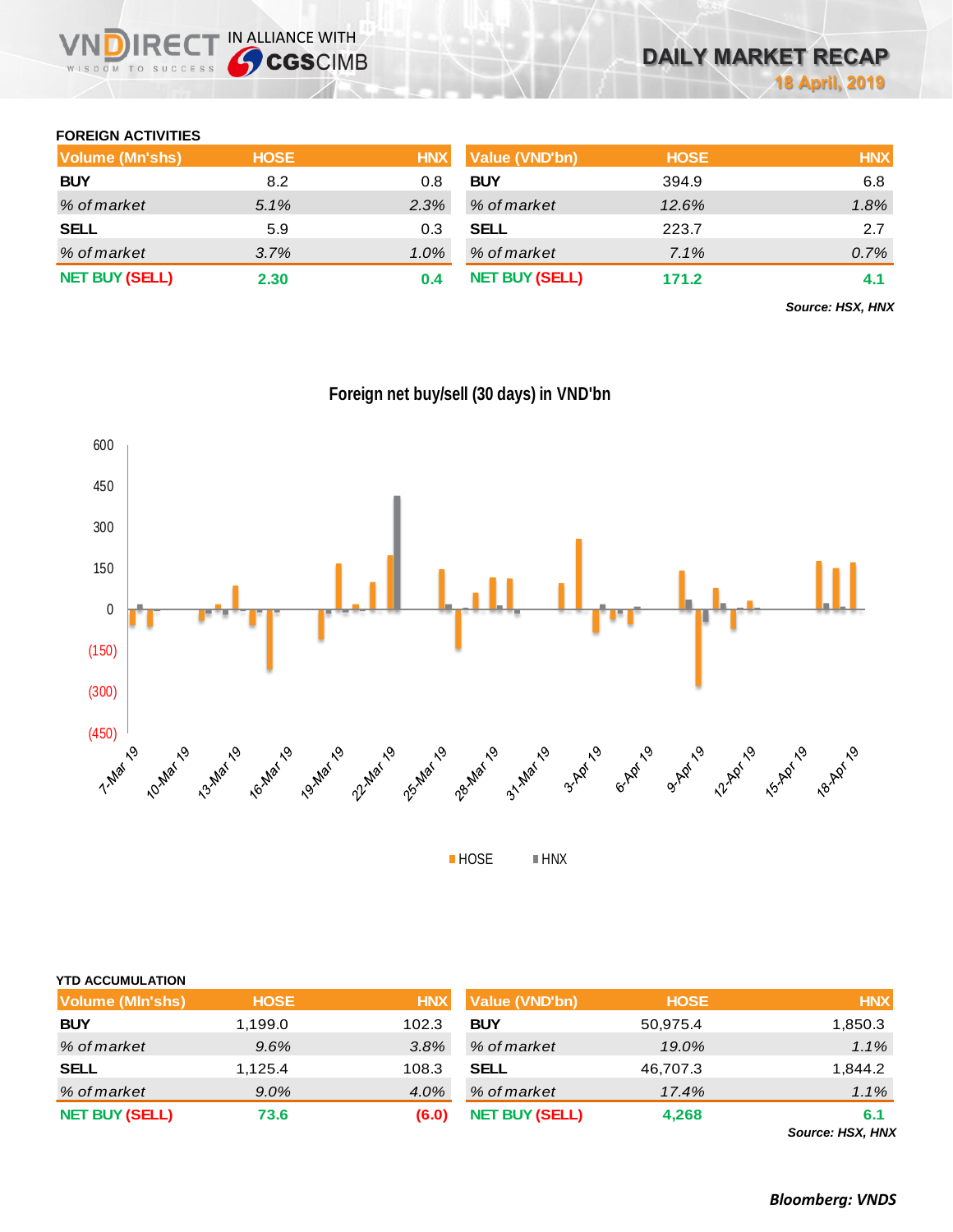## **FOREIGN ACTIVITIES**

WISDOM TO SUCCESS

**VNDIRECT IN ALLIANCE WITH** 

|               |                                                                        | <b>HOSE</b> |         |      |               | <b>HNX</b>                    |                      |          |         |       |                 |  |  |
|---------------|------------------------------------------------------------------------|-------------|---------|------|---------------|-------------------------------|----------------------|----------|---------|-------|-----------------|--|--|
|               | Top buy by foreigners (value)                                          |             |         |      | <b>VND'bn</b> | Top buy by foreigners (value) |                      |          |         |       |                 |  |  |
| <b>Ticker</b> | Value<br>Chg<br>%chg<br><b>Index</b><br>Last<br><b>Price</b><br>impact |             |         |      |               | Ticker                        | Last<br><b>Price</b> | Chg      | %chg    | Value | Index<br>impact |  |  |
| <b>VNM</b>    | 135.200                                                                | 200         | 0.15    | 58.5 | 0.106         | <b>VGC</b>                    | 19,000               | $-500$   | $-2.56$ | 3.3   | 0.000           |  |  |
| <b>VIC</b>    | 109,000                                                                | $-1,000$    | $-0.91$ | 49.1 | $-0.972$      | TIG                           | 3,500                | 0        | 0.00    | 1.6   | 0.000           |  |  |
| <b>VHM</b>    | 89,000                                                                 | $-800$      | $-0.89$ | 41.6 | $-0.816$      | TNG                           | 21,500               | $-500$   | $-2.27$ | 0.4   | 0.000           |  |  |
| <b>VRE</b>    | 33,900                                                                 | 300         | 0.89    | 36.5 | 0.213         | <b>PMC</b>                    | 62,000               | 100      | 0.16    | 0.3   | 0.000           |  |  |
| <b>MSN</b>    | 86,000                                                                 | $-2,000$    | $-2.27$ | 27.1 | $-0.709$      | <b>DGC</b>                    | 35,900               | $-2,000$ | $-5.28$ | 0.3   | 0.000           |  |  |

|               | Top sell by foreigners (value) |           |         |       | <b>VND'bn</b>   | Top sell by foreigners (value), |                      |        |         |       | <b>VND'bn</b>          |
|---------------|--------------------------------|-----------|---------|-------|-----------------|---------------------------------|----------------------|--------|---------|-------|------------------------|
| <b>Ticker</b> | Last<br><b>Price</b>           | Chg       | $%$ chg | Value | Index<br>impact | Ticker                          | Last<br><b>Price</b> | Chg    | %chg    | Value | <b>Index</b><br>impact |
| VIC           | 109.000                        | $-1.000$  | $-0.91$ | 33.1  | $-0.972$        | VGC                             | 19.000               | $-500$ | $-2.56$ | 0.6   | 0.000                  |
| <b>VNM</b>    | 135.200                        | 200       | 0.15    | 29.2  | 0.106           | <b>PVS</b>                      | 22,300               | $-500$ | $-2.19$ | 0.4   | 0.000                  |
| <b>SAB</b>    | 231.000                        | $-15.800$ | $-6.40$ | 23.4  | $-3.086$        | <b>WCS</b>                      | 174.100              | 8,200  | 4.94    | 0.3   | 0.000                  |
| SSI           | 26,000                         | $-550$    | $-2.07$ | 19.7  | $-0.085$        | <b>VCS</b>                      | 63,900               | 500    | 0.79    | 0.3   | 0.000                  |
| <b>MSN</b>    | 86,000                         | $-2,000$  | $-2.27$ | 15.7  | $-0.709$        | TIG                             | 3,500                | 0      | 0.00    | 0.2   | 0.000                  |

|               | Top net buy by foreigners (value) |                      |         |                 | <b>VND'bn</b> | Top net buy by foreigners (value) |        | <b>VND'bn</b> |         |                        |       |
|---------------|-----------------------------------|----------------------|---------|-----------------|---------------|-----------------------------------|--------|---------------|---------|------------------------|-------|
| <b>Ticker</b> | Last<br><b>Price</b>              | Value<br>Chg<br>%chg |         | Index<br>impact | Ticker        | Last<br><b>Price</b>              | Chg    | %chg          | Value   | <b>Index</b><br>impact |       |
| <b>VRE</b>    | 33.900                            | 300                  | 0.89    | 33.2            | 0.213         | <b>VGC</b>                        | 19.000 | $-500$        | $-2.56$ | 2.7                    | 0.000 |
| <b>VHM</b>    | 89,000                            | $-800$               | $-0.89$ | 29.4            | $-0.816$      | <b>TIG</b>                        | 3,500  | 0             | 0.00    | 1.4                    | 0.000 |
| <b>VNM</b>    | 135.200                           | 200                  | 0.15    | 29.3            | 0.106         | TNG                               | 21.500 | $-500$        | $-2.27$ | 0.4                    | 0.000 |
| <b>VIC</b>    | 109.000                           | $-1,000$             | $-0.91$ | 16.0            | $-0.972$      | <b>PMC</b>                        | 62,000 | 100           | 0.16    | 0.3                    | 0.000 |
| <b>VCB</b>    | 67,900                            | $-100$               | $-0.15$ | 14.6            | $-0.113$      | <b>DGC</b>                        | 35,900 | $-2,000$      | $-5.28$ | 0.3                    | 0.000 |

|               | Top net sell by foreigners (value)              |        |         |                 | <b>VND'bn</b> | Top net sell by foreigners (value) | <b>VND'bn</b> |        |         |                 |       |
|---------------|-------------------------------------------------|--------|---------|-----------------|---------------|------------------------------------|---------------|--------|---------|-----------------|-------|
| <b>Ticker</b> | Value<br>Chg<br>$%$ chg<br>Last<br><b>Price</b> |        |         | Index<br>impact | Ticker        | Last<br><b>Price</b>               | Chg           | %chg   | Value   | Index<br>impact |       |
| SSI           | 26,000                                          | $-550$ | $-2.07$ | $-16.3$         | $-0.085$      | <b>PVS</b>                         | 22,300        | $-500$ | $-2.19$ | $-0.35$         | 0.000 |
| <b>VJC</b>    | 114.000                                         | 500    | 0.44    | $-5.4$          | 0.082         | <b>WCS</b>                         | 174.100       | 8,200  | 4.94    | $-0.31$         | 0.000 |
| <b>HCM</b>    | 25.900                                          | $-750$ | $-2.81$ | -4.4            | $-0.030$      | VCS                                | 63.900        | 500    | 0.79    | $-0.29$         | 0.000 |
| <b>POW</b>    | 14.400                                          | $-250$ | $-1.71$ | $-3.5$          | $-0.178$      | <b>SHB</b>                         | 7,400         | 0      | 0.00    | $-0.15$         | 0.000 |
| <b>HDB</b>    | 28,100                                          | $-400$ | $-1.40$ | $-3.0$          | $-0.120$      | <b>SCL</b>                         | 2,900         | 0      | 0.00    | $-0.11$         | 0.000 |

*18-Apr-19*

*Source: Bloomberg, HOSE, HNX*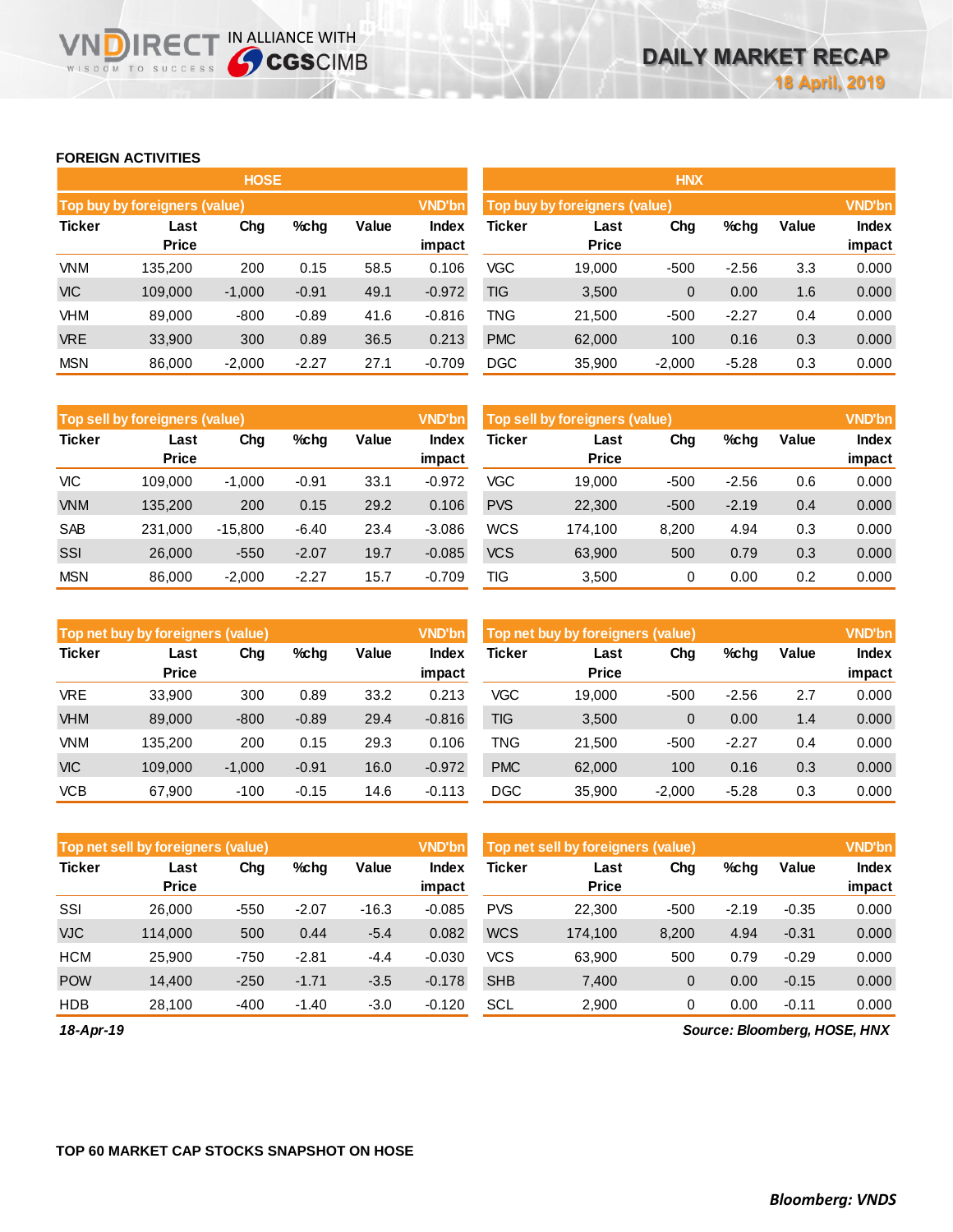# **DAILY MARKET RECAP**

| WISDOM TO SUCCESS      | <b>Sy CGS</b> CIMB |                   |                  |                   |                |                                 |              |              | DAILY MARKET RECAP         |                          |                           |                       |            |  |
|------------------------|--------------------|-------------------|------------------|-------------------|----------------|---------------------------------|--------------|--------------|----------------------------|--------------------------|---------------------------|-----------------------|------------|--|
|                        |                    |                   |                  |                   |                |                                 |              |              |                            |                          |                           | <b>18 April, 2019</b> |            |  |
|                        |                    |                   |                  |                   |                |                                 |              |              |                            |                          |                           |                       |            |  |
| No. Ticker             | Price              |                   | Price change (%) |                   |                | Mkt. Cap Outs. Vol. Float ratio |              |              | Avail. Fil Ave. daily vol. | P/E                      | P/B                       | <b>ROE</b>            | <b>ROA</b> |  |
|                        | <b>VND</b>         | 1M                | 3M               | 6M                | <b>US\$mln</b> | <b>MIn'shs</b>                  | $\%$         |              | % (30 days-shs)            | $\pmb{\times}$           | $\boldsymbol{\mathsf{x}}$ | $\%$                  | $\%$       |  |
| 1 VIC VM               | 109,000            | $-10.1$           | 6.7              | 10.0              | 14,993         | 3,192                           | 57.6         | 31.8         | 879,345                    | 85.8                     | 6.1                       | 8.9                   | 1.5        |  |
| 2 VHM VM               | 89,000             | $-5.6$            | 10.6             | 17.7              | 12,848         | 3,350                           | 30.3         | 33.6         | 795,974                    | 19.8                     | 6.9                       | 57.0                  | 16.7       |  |
| 3 VCB VM               | 67,900             | 0.4               | 23.9             | 17.1              | 10,853         | 3,709                           | 25.2         | 6.3          | 1,151,552                  | 16.7                     | 3.9                       | 25.5                  | 1.4        |  |
| 4 VNM VM               | 135,200            | $-2.0$            | 0.9              | 7.3               | 10,147         | 1,741                           | 46.2         | 40.7         | 801,404                    | 25.5                     | 9.1                       | 37.5                  | 28.4       |  |
| 5 GAS VM               | 105,600            | 1.5               | 18.7             | $-7.8$            | 8,711          | 1,914                           | 4.2          | 45.4         | 565,203                    | 18.0                     | 4.5                       | 26.5                  | 18.4       |  |
| 6 SAB VM               | 231,000            | $-5.8$            | $-1.5$           | 4.1               | 6,384          | 641                             | 10.4         | 36.7         | 28,584                     | 36.0                     | 9.8                       | 29.4                  | 18.8       |  |
| 7 BID VM               | 34,800             | $-6.7$            | 9.8              | 0.6<br>7.2        | 5,127          | 3,419                           | 4.4          | 26.8         | 1,697,191                  | 16.2                     | 2.3<br>3.4                | 15.1<br>22.2          | 0.6        |  |
| 8 MSN VM<br>9 TCB VM   | 86,000<br>24,250   | $-0.9$<br>$-10.4$ | 6.2<br>$-9.3$    | $-16.1$           | 4,311<br>3,654 | 1,163<br>3,497                  | 24.9<br>81.6 | 8.5<br>0.0   | 533,550<br>1,732,332       | 18.8<br>9.8              | 1.6                       | 21.5                  | 7.7<br>2.9 |  |
| 10 VRE VM              | 33,900             | $-10.8$           | 15.9             | 11.8              | 3,402          | 2,329                           | 100.0        | 17.0         | 2,722,488                  | 32.8                     | 2.8                       | 8.8                   | 6.3        |  |
| 11 CTG VM              | 21,000             | $-10.3$           | 15.4             | $-15.5$           | 3,370          | 3,723                           | 15.8         | 0.0          | 5,010,411                  | 14.4                     | 1.2                       | 8.3                   | 0.5        |  |
| 12 PLX VM              | 60,500             | $-3.2$            | 11.2             | $-4.0$            | 3,053          | 1,171                           | 7.3          | 8.6          | 1,482,730                  | 19.2                     | 3.5                       | 17.9                  | 6.2        |  |
| 13 HPG VM              | 31,300             | $-1.7$            | 7.2              | $-23.7$           | 2,865          | 2,124                           | 51.1         | 9.3          | 4,119,846                  | 7.8                      | 1.6                       | 23.6                  | 13.1       |  |
| 14 BVHVM               | 91,000             | $-4.2$            | $-1.0$           | $-1.3$            | 2,749          | 701                             | 31.2         | 24.2         | 107,062                    | 56.2                     | 4.3                       | 7.8                   | 1.1        |  |
| 15 VJC VM              | 114,000            | $-4.8$            | $-1.0$           | $-16.5$           | 2,661          | 542                             | 53.2         | 9.4          | 795,647                    | 11.6                     | 4.4                       | 43.3                  | 15.1       |  |
| 16 NVL VM              | 56,400             | $-4.7$            | $-1.1$           | $-21.8$           | 2,262          | 930                             | 32.4         | 31.7         | 572,022                    | 16.0                     | 2.7                       | 20.1                  | 5.4        |  |
| 17 VPB VM              | 19,300             | $-14.2$           | 0.3              | $-18.9$           | 2,043          | 2,457                           | 69.0         | 0.0          | 2,188,989                  | 6.5                      | 1.4                       | 22.8                  | 2.4        |  |
| 18 MBB VM              | 21,550             | $-5.3$            | 9.1              | 1.9               | 1,963          | 2,113                           | 55.2         | 0.0          | 3,649,000                  | 7.6                      | 1.4                       | 20.1                  | 1.8        |  |
| 19 MWG VM              | 81,400             | $-8.7$            | $-3.6$           | $-14.2$           | 1,554          | 443                             | 87.1         | 0.0          | 504,097                    | 12.2                     | 4.0                       | 38.7                  | 11.3       |  |
| 20 POW VM              | 14,400             | $-8.9$            | $-5.3$           | <b>N/A</b>        | 1,453          | 2,342                           | 88.4         | 34.3         | 1,947,331                  | 17.6                     | 1.4                       | 7.8                   | 3.2        |  |
| 21 FPT VM              | 48,500             | 5.0               | 15.5             | 11.2              | 1,289          | 617                             | 82.0         | 0.0          | 820,567                    | 11.3                     | 2.4                       | 21.9                  | 9.6        |  |
| 22 HDB VM              | 28,100             | $-11.6$           | $-3.4$           | $-24.0$           | 1,188          | 981                             | 72.6         | 4.4          | 1,398,443                  | 9.7                      | 1.8                       | 19.1                  | $1.4$      |  |
| 23 STB VM              | 11,750             | $-8.6$            | 4.4              | $-13.0$           | 913            | 1,804                           | 93.9         | 9.6          | 2,937,764                  | 11.8                     | 0.9                       | 7.5                   | 0.5        |  |
| 24 EIB VM              | 17,200             | $-1.1$            | 17.0             | 23.7              | 911            | 1,229                           | 79.0         | 0.1          | 195,008                    | 32.0                     | 1.4                       | 4.5                   | 0.4        |  |
| 25 BHN VM              | 81,900             | $-0.1$            | 2.4              | $-2.2$            | 818            | 232                             | 0.9          | 31.4         | 1,545                      | 38.1                     | 4.5                       | 12.4                  | 5.3        |  |
| 26 TPB VM              | 21,850             | 2.8               | 5.0              | 14.5              | 801            | 851                             | 70.6         | 0.0          | 575,376                    | 9.5                      | 1.7                       | 20.9                  | 1.4        |  |
| 27 ROS VM              | 31,300             | $-5.4$            | $-11.6$          | $-19.1$           | 766            | 568                             | 27.0         | 46.5         | 6,760,448                  | 83.2                     | 3.0                       | 3.7                   | 2.0        |  |
| 28 PNJ VM              | 97,300             | $-6.4$            | 9.1              | $-6.4$            | 700            | 167                             | 67.0         | 0.0          | 261,044                    | 16.5                     | 4.3                       | 28.3                  | 17.4       |  |
| 29 DHG VM              | 111,500            | $-4.8$            | 33.4             | 23.9              | 628            | 131                             | 22.1         | 56.6         | 132,176                    | 25.1                     | 4.7                       | 19.8                  | 15.7       |  |
| 30 HNG VM              | 15,300             | 2.0               | 8.5              | 2.0               | 585            | 887                             | 42.0         | 48.2         | 1,005,241                  | <b>N/A</b>               | 1.3                       | $-6.4$                | $-2.1$     |  |
| 31 SSIVM<br>32 KDH VM  | 26,000<br>31,650   | $-11.0$<br>1.4    | 3.4<br>6.0       | $-14.5$<br>$-3.8$ | 571<br>565     | 509<br>414                      | 63.8<br>73.3 | 40.1<br>1.7  | 1,169,823                  | 10.0                     | 1.5<br>1.9                | 14.8<br>13.4          | 6.1<br>8.1 |  |
| 33 REE VM              | 31,350             | $-6.1$            | $-2.3$           | $-8.6$            | 419            | 310                             | 84.4         | 0.0          | 247,935<br>558,832         | 15.7<br>5.4              | 1.0                       | 20.6                  | 12.0       |  |
| 34 SBT VM              | 18,300             | $-2.4$            | $-6.6$           | $-4.2$            | 414            | 525                             | 30.2         | 89.1         | 1,432,631                  | 41.0                     | 1.7                       | 4.1                   | 1.7        |  |
| 35 CTD VM              | 120,600            | $-14.9$           | $-18.5$          | $-22.7$           | 397            | 76                              | 85.6         | 3.2          | 216,003                    | 6.6                      | 1.2                       | 18.8                  | 9.2        |  |
| 36 GEX VM              | 22,000             | $-6.4$            | 1.9              | $-17.6$           | 385            | 407                             | 64.7         | 33.2         | 902,647                    | 8.5                      | 1.6                       | 19.1                  | 6.1        |  |
| 37 VHC VM              | 94,900             | 2.4               | 1.2              | 5.8               | 378            | 92                              | 37.7         | 64.5         | 187,613                    | 6.1                      | 2.2                       | 41.3                  | 25.4       |  |
| 38 PPC VM              | 25,600             | 1.2               | 26.1             | 37.6              | 354            | 321                             | 24.6         | 34.2         | 813,867                    | 7.0                      | 1.4                       | 20.4                  | 16.0       |  |
| 39 SCS VM              | 160,700            | 0.4               | 12.8             | 18.2              | 346            | 50                              | 99.1         | 30.6         | 15,969                     | 20.8                     | 10.8                      | 48.6                  | 43.6       |  |
| 40 HCM VM              | 25,900             | $-16.7$           | 17.4             | $-17.8$           | 337            | 302                             | 76.2         | 42.9         | 550,879                    | 9.8                      | 2.2                       | 23.1                  | 11.3       |  |
| 41 NT2 VM              | 26,750             | $-4.6$            | $-4.6$           | 5.3               | 332            | 288                             | 32.1         | 25.9         | 176,535                    | 10.9                     | 2.0                       | 15.5                  | 7.5        |  |
| 42 GMD VM              | 25,850             | $-8.3$            | 0.6              | $-4.8$            | 331            | 297                             | 60.8         | 0.0          | 396,338                    | 4.1                      | 1.3                       | 29.6                  | 17.4       |  |
| 43 PDR VM              | 28,400             | $-2.1$            | 11.4             | 7.6               | 326            | 266                             | 37.7         | 42.6         | 975,656                    | 12.4                     | 2.2                       | 19.8                  | 6.1        |  |
| 44 TCH VM              | 21,100             | $-6.0$            | 20.6             | $-3.4$            | 321            | 353                             | 50.0         | 41.7         | 667,069                    | 27.9                     | 1.7                       | 6.2                   | 5.3        |  |
| 45 DXG VM              | 21,100             | $-13.2$           | $-6.2$           | $-25.7$           | 318            | 350                             | 66.8         | 0.2          | 1,137,159                  | 6.2                      | $1.5$                     | 26.7                  | 9.8        |  |
| 46 PVD VM              | 18,800             | $-0.3$            | 24.1             | $-1.1$            | 310            | 383                             | 49.4         | 26.8         | 3,140,427                  | 40.2                     | 0.5                       | 1.5                   | 0.9        |  |
| 47 DPM VM              | 17,550             | $-14.2$           | $-24.4$          | $-2.5$            | 296            | 391                             | 38.1         | 26.2         | 311,346                    | 10.5                     | 0.8                       | 8.8                   | 6.5        |  |
| 48 NLG VM              | 28,400             | 1.4               | 13.1             | $-8.4$            | 293            | 239                             | 60.8         | 0.0          | 666,011                    | 7.6                      | 1.4                       | 19.2                  | 8.7        |  |
| 49 PHR VM              | 50,000             | $-2.5$            | 38.9             | 71.8              | 292            | 135                             | 33.1         | 41.0         | 676,160                    | 10.4                     | 2.6                       | 25.1                  | 13.4       |  |
| 50 KBC VM              | 14,400             | $-6.5$            | 3.2              | 14.3              | 292            | 470                             | 75.4         | 28.1         | 2,827,548                  | 9.1                      | 0.8                       | 8.6                   | 4.6        |  |
| 51 VPI VM              | 41,500             | $-0.1$            | 1.7              | $-2.9$            | 286            | 160                             | 100.0        | 39.7         | 226,399                    | 15.7                     | 3.0                       | 20.6                  | 8.1        |  |
| 52 PAN VM              | 36,000             | $-2.4$            | 4.7              | $-13.0$           | 264            | 170                             | 47.3         | 3.5          | 69,741                     | 17.1                     | 1.7                       | 10.4                  | $4.3$      |  |
| 53 HT1 VM              | 15,900             | $-1.2$            | 12.4             | 25.7              | 261            | 382                             | 20.0         | 42.8         | 196,105                    | 9.5                      | $1.2$                     | 12.4                  | 5.9        |  |
| 54 CII VM              | 23,950             | $-2.2$            | 1.1              | $-6.3$            | 256            | 248                             | 83.4         | 16.1         | 798,269                    | 65.1                     | 1.2                       | 1.8                   | 0.4        |  |
| 55 VCIVM               | 35,600             | $-12.1$           | $-8.7$           | $-41.3$           | 250            | 163                             | 66.1         | 59.3         | 98,587                     | 7.0                      | 1.6                       | 24.7                  | 12.7       |  |
| 56 VCF VM              | 200,000            | 34.0              | 42.0             | 22.0              | 229            | 27                              | 0.6          | 48.4         | 1,092                      | 8.3                      | 3.8                       | 58.7                  | 22.1       |  |
| 57 HPX VM<br>58 HAG VM | 25,300<br>5,300    | 4.5<br>$-4.3$     | $-4.2$<br>6.2    | 16.3<br>3.9       | 218<br>212     | 200<br>927                      | 89.0<br>63.8 | 34.3<br>40.6 | 310,269<br>4,335,557       | 11.3<br>41.7             | 2.0<br>0.4                | 19.4<br>0.9           | 6.5        |  |
| 59 LGC VM              | 24,500             | $-30.6$           | $-30.6$          | $-11.4$           | 204            | 193                             | <b>N/A</b>   | 4.0          | 86                         | 25.8                     | 1.8                       | 7.2                   | 0.2<br>1.9 |  |
| 60 DCM VM              | 8,700              | $-8.8$            | $-8.5$           | $-13.9$           | 198            | 529                             | 24.4         | 46.1         | 550,727                    | 7.8                      | 0.7                       | 9.5                   | $5.6\,$    |  |
|                        |                    |                   |                  |                   |                |                                 |              |              |                            | <b>Source: Bloomberg</b> |                           | 18 Apr                |            |  |

**VNDIRECT IN ALLIANCE WITH**